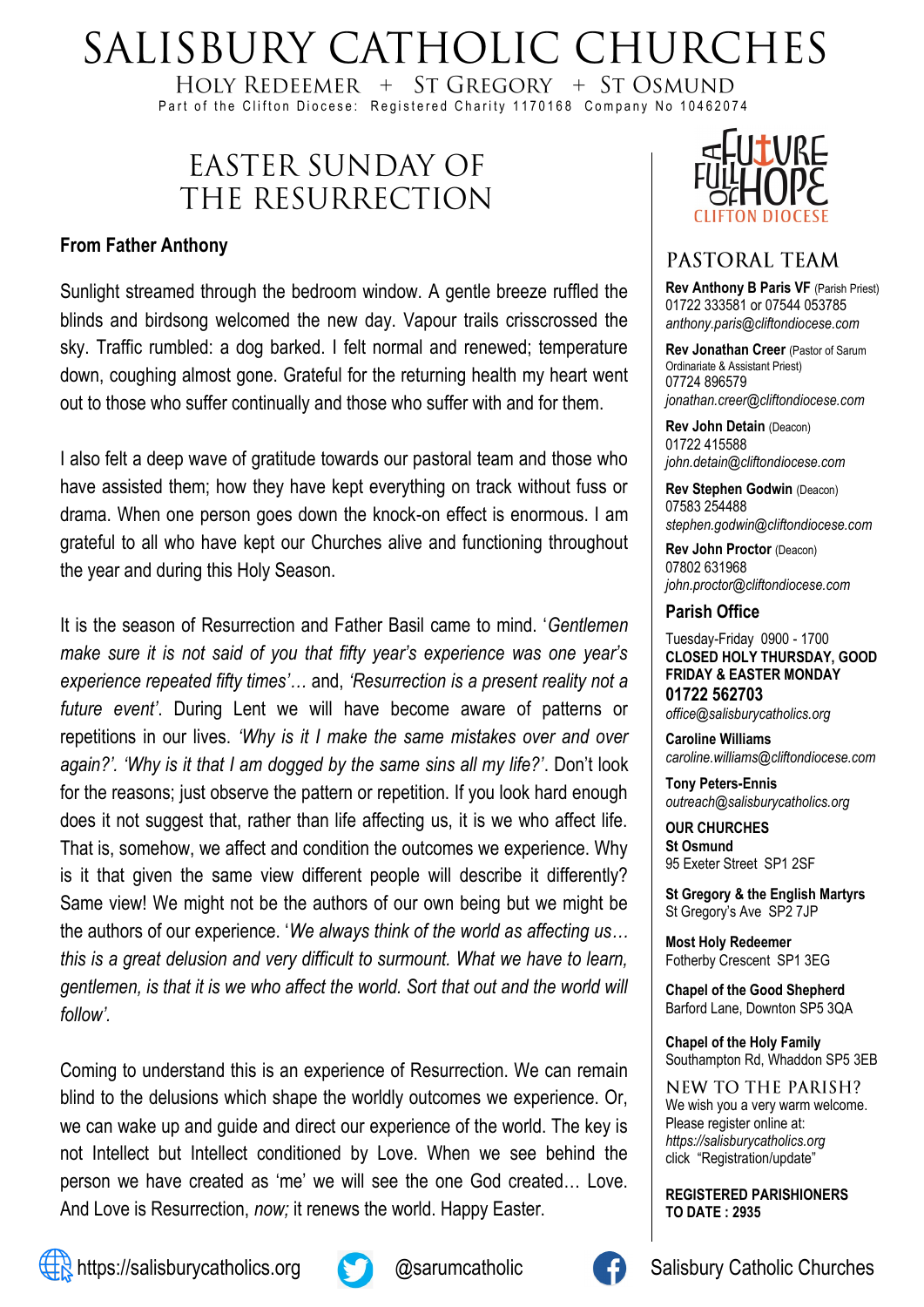## HOLY WEEK AND EASTER LITURGIES

### THE EASTER TRIDUUM

The three days that begin on Holy Thursday with the Mass of the Lord's Supper, celebrate the paschal event and that newness of life which flows from the crucified, buried and Risen Christ.

| <b>HOLY THURSDAY</b>                                                                                                                                      |                                                                                                                                                                                                                           |  |  |  |  |
|-----------------------------------------------------------------------------------------------------------------------------------------------------------|---------------------------------------------------------------------------------------------------------------------------------------------------------------------------------------------------------------------------|--|--|--|--|
|                                                                                                                                                           | <b>MASS OF THE LORD'S SUPPER</b>                                                                                                                                                                                          |  |  |  |  |
|                                                                                                                                                           | 19:00 AT ST GREGORY AND 20:00 AT ST OSMUND                                                                                                                                                                                |  |  |  |  |
| Exodus 12:1-8. 11-14                                                                                                                                      | Instructions concerning the Passover meal.                                                                                                                                                                                |  |  |  |  |
| Psalm 115                                                                                                                                                 | The blessing-cup that we bless is a communion with the blood of Christ.                                                                                                                                                   |  |  |  |  |
| 1 Corinthians 11:23-26                                                                                                                                    | Every time you eat this bread and drink this cup;<br>you are proclaiming the death of the Lord.                                                                                                                           |  |  |  |  |
|                                                                                                                                                           | Praise and honour to you, Lord Jesus!<br>I give you a new commandment:<br>love one another just as I have loved you, says the Lord.<br>Praise and honour to you, Lord Jesus!                                              |  |  |  |  |
| John 13:1-15                                                                                                                                              | Now he showed how perfect his love was.                                                                                                                                                                                   |  |  |  |  |
| <u>GOOD FRIDAY</u>                                                                                                                                        |                                                                                                                                                                                                                           |  |  |  |  |
|                                                                                                                                                           | <b>STATIONS OF THE CROSS</b><br>11:00 AT ST OSMUND AND 19:00 AT ST GREGORY                                                                                                                                                |  |  |  |  |
|                                                                                                                                                           | SOLEMN LITURGY OF THE PASSION AND DEATH OF OUR LORD<br>15:00 AT ST GREGORY AND ST OSMUND                                                                                                                                  |  |  |  |  |
| Isaiah 52:13 - 53:12                                                                                                                                      | He was pierced through for our faults                                                                                                                                                                                     |  |  |  |  |
| Psalm 30                                                                                                                                                  | Father, into your hands I commend my spirit.                                                                                                                                                                              |  |  |  |  |
| Hebrews 4:14-16, 5:7-9                                                                                                                                    | He learnt to obey through suffering and became for all who obey him the<br>source of eternal salvation.                                                                                                                   |  |  |  |  |
|                                                                                                                                                           | Glory and praise to you, O Christ!<br>Christ was humbler yet, even to accepting death, death on a cross.<br>But God raised him high and gave him the name which is above all names.<br>Glory and praise to you, O Christ! |  |  |  |  |
| John 18:1 - 19:42                                                                                                                                         | The Passion of our Lord Jesus Christ                                                                                                                                                                                      |  |  |  |  |
| <b>HOLY SATURDAY</b>                                                                                                                                      |                                                                                                                                                                                                                           |  |  |  |  |
|                                                                                                                                                           | THE EASTER VIGIL<br>21:00 AT ST GREGORY AND ST OSMUND                                                                                                                                                                     |  |  |  |  |
| Genesis 1:1 - 2:2<br>Psalm 103                                                                                                                            | God saw that it was good.<br>Send forth your spirit, O Lord, and renew the face of the earth.                                                                                                                             |  |  |  |  |
| Exodus 14:15 - 15:1<br>The sons of Israel went on dry ground right into the sea.<br>I will sing to the Lord, glorious his triumph!<br>Canticle: Ex15: 1-6 |                                                                                                                                                                                                                           |  |  |  |  |
| Isaiah 55:1-11<br>Canticle: Is:12                                                                                                                         | O, come to the water all you who are thirsty.<br>With joy you will draw water from the wells of salvation.                                                                                                                |  |  |  |  |
| Romans 6:3-11<br>Psalm 117                                                                                                                                | Christ, having been raised from the dead, will never die again.<br>Alleluia, alleluia, alleluia!                                                                                                                          |  |  |  |  |
| Luke 24:1-12                                                                                                                                              | He is not here; he has risen                                                                                                                                                                                              |  |  |  |  |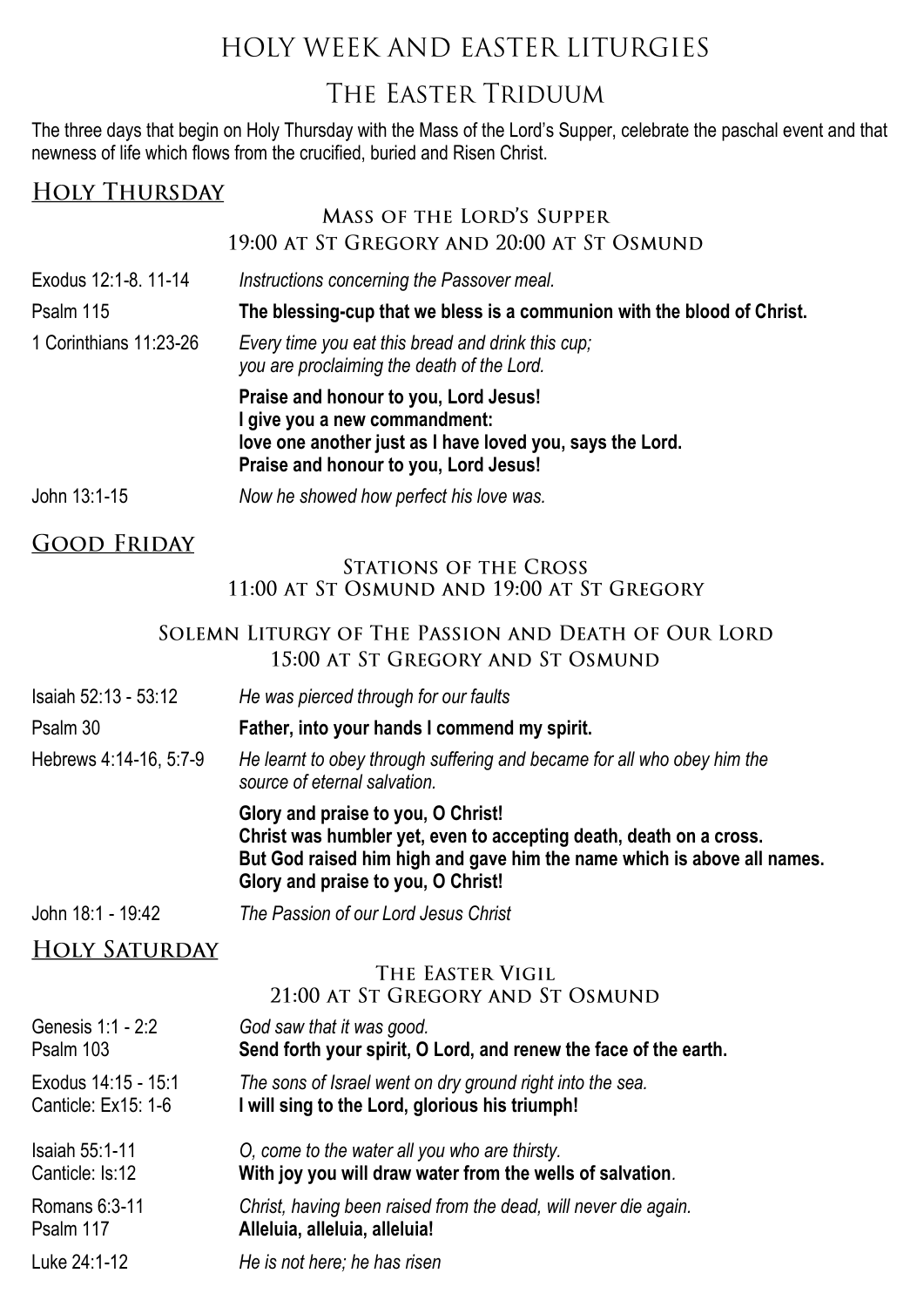**Requiem Mass for Parishioners who died during the early stages of the Pandemic.** As you may remember, in the early stages of lockdown, there were a number of parishioners who died and we were not able to celebrate a Requiem Mass/Funeral in the way that we would normally due to lockdown restrictions. On **Saturday 30 April 2022 at 10am**, there will be a special Requiem Mass for these individuals. It is important that we include everyone to whom this applies - if there is an individual from our three parishes that you wish to make sure we remember, please contact the parish office to submit their name. Many thanks.

**Altar Server Training** - Fr Jonathan is planning to lead some altar server training in the coming months. We would like to hear from anyone who was an altar server prior to the pandemic that would now like to return as there will be 'refresher' training for you. We would also like to hear from any child who has made their First Communion who would like to begin serving. Please email the parish office *office@salisburycatholics.org* or ring 01722 562703. Many thanks.

**Easter Offerings to our priests.** Envelopes are available at the back of our churches for those able to attend Mass in person. If you are unable to attend or would prefer not to handle cash, you can make your Easter offering via the 'Donate' page on our website, just click on the 'Donate' button on our homepage or click here.

**Donations towards our Easter flowers** would be gratefully received. Please use the envelopes in the porch at St Osmund or in an envelope simply marked 'Easter Flowers'. Pop it in the normal collection or hand into the Office.

**Salisbury Foodbank**. The Lent collection of potatoes delivered to the Foodbank weighed over 106kg. Using a formula provided by the Foodbank this equals over 250 meals. Thank you for your generosity. The next collection will be in May and will be for tinned tomatoes.

**SPUC Salisbury Branch** are taking part in a Pro-Life Chain on Saturday 23 April. Please come along and show your support for the Pro-Life movement. See notice in the entrance of the Church and/or ring Alison on 01722 741681 or Bernadette on 01722 711137 for more details.

**Rosary -** 2.30pm on Wednesday 27 April in St Osmund's Church in front of Our Lady's Altar. Everyone is very welcome to join, no need to book, just come along.

**The Loyola Certificate in Pastoral Ministry and The Clifton Ministry Skills Programme** - Clifton Diocese are offering these two in depth courses with online information sessions on Tuesday 26 & Thursday 28 April. For more information and how to join please [click here.](https://salisburycatholics.org/blog/pastoral-ministry-information-evenings)

**St Joseph's Catholic School Vacancies -** Please follow this link to view the current vacancies at St Joseph's, one of our local Catholic Schools: *https://sjcs.org.uk/current-vacancies/*

**Salisbury Catholic Churches Afternoon Tea - Sunday 8 May 3pm at the White Hart Hotel.** Everyone is invited to Afternoon Tea & Talk on the 'Stories of Salisbury'. Book your place with the White Hart Hotel on 01722 327476 or at their reception. £14.50 per person. For more information [click here](https://salisburycatholics.org/blog/salisbury-catholic-churches-afternoon-tea)

**SCORE** The next collection will be a retiring collection on 23 April and will be for overseas projects**.**

**Salisbury District Hospital Stars Appeal** - Parishioner Melanie Cusack is embarking upon a 100km trek across Jordan walking and camping on Bedouin trails ending at Petra to raise money for the Stars Appeal. Delayed from last year with 100s of training miles walked, she is now due to leave on 23 April. To sponsor Mel, please go to: *http://www.justgiving.com/HJMpetratrek?utm\_id=26* or, if you do not have internet access, ring or pop into the parish office.

**Luke's Gospel** Christopher Piggins concludes reading Luke's Gospel - with Chapters 23 & 24, 'The Passion' and 'After the Resurrection'. Click on the 'Luke's Gospel' button on our home page or [click here.](https://salisburycatholics.org/lukes-gospel)